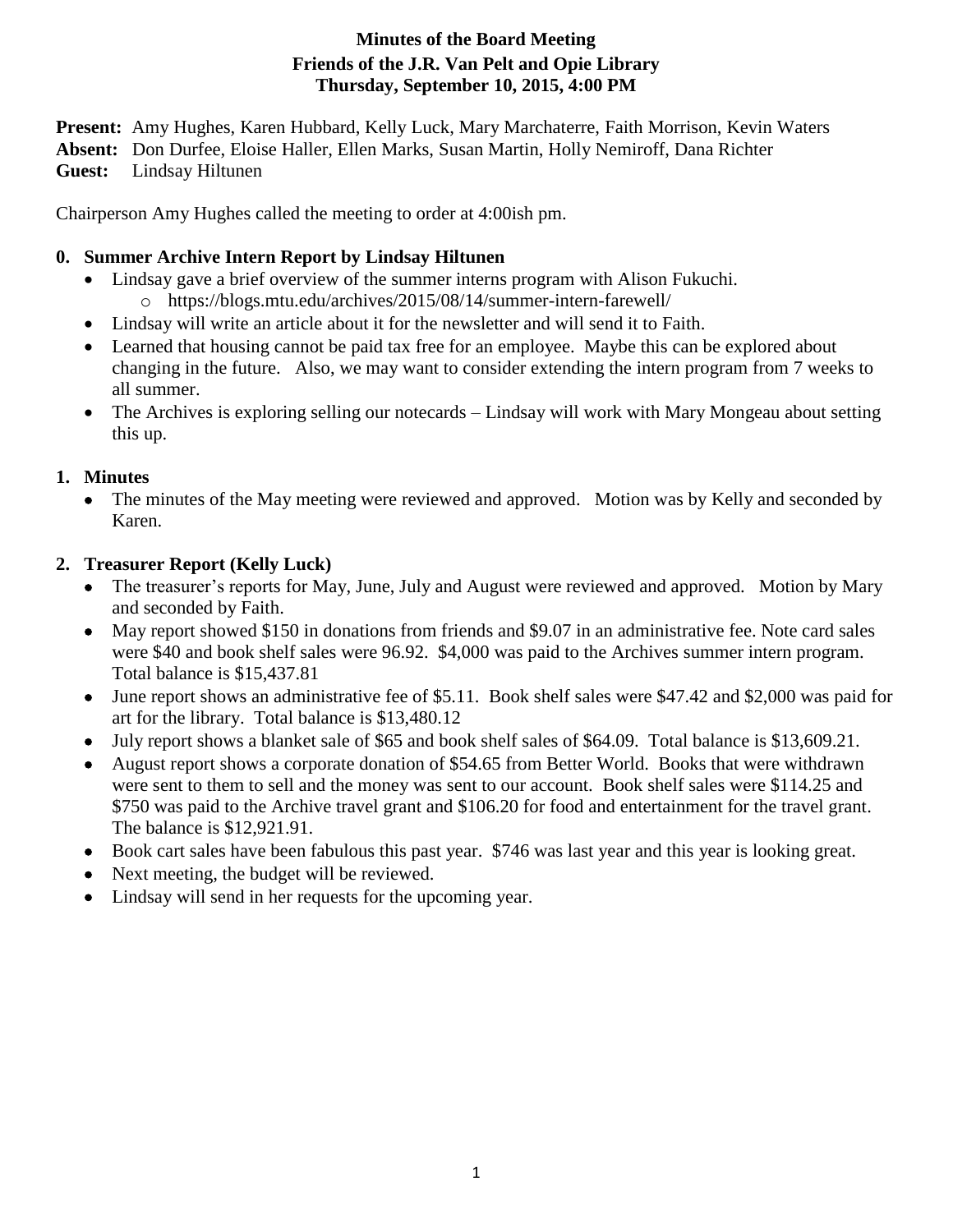#### **Minutes of the Board Meeting Friends of the J.R. Van Pelt and Opie Library Thursday, September 10, 2015, 4:00 PM**

#### **3. Old Business**

#### **a) Annual Book Sale**

- 2016 Annual Book Sale April 8 and April 9th at the East Reading Room in the Library.
	- $\circ$  April 8, Friday members only event will be from  $5 7$ pm.
	- $\circ$  April 9, Saturday public event will be from  $10 \text{am} 4 \text{pm}$  with bag sale 3pm-4pm.
- HELP! With changes to the book sale documents tabled till after Annual Meeting.
- Work bees none will be scheduled till after Make a Difference Day
- Make a Difference Day Oct 24 Saturday 9am 1pm
	- o Looking for a supervisor from 11 till 1pm must be a Board member.
	- o Kelly will be morning supervisor from 9am till 11. She will bring in pop and cookies.
	- o Pizza will be order/paid by afternoon supervisor for around noon.

#### **4. New Business**

- a) Adrienne Minerick has resigned from the Board. The Board expressed their appreciation for Adrienne's contribution to the FVPL.
- b) Rename to the FMTL
	- Amy will write an article for the newsletter about the recommendation of the Board to change our name to Friends of the Michigan Tech Library (FMTL). At the annual meeting, the membership can vote on the new name. Bylaws will need to be revised and voted if name change occurs.
- c) Annual Meeting: Date, Place and Speaker
	- a. Oct 22 4:30pm 6pm in the East Reading Room
	- b. Lindsay will reserve the room for us.
	- c. Amy will check about a speaker for the event.
- d) Fall Newsletter
	- a. Lindsay summer intern program
	- b. Mary Econo food receipts
	- c. Amy proposed name change and change to bylaws
	- d. Karen new art work
	- e. Faith Annual meeting

## **5. Informational/Open Items**

- a) Mary will send in a note to Tech Today about Econo Food Receipts
- b) Discussion about what it takes to create a tri-fold our existing art took place (copyright permissions). Lindsay will find out more information. Faith would be happy to help work on it.

Next Meeting is **Thursday, October 8, 2015 at 4pm** Meeting adjourned 5:10PM

Art Committee= Hubbard, Marks Audit Committee= Hughes, Marchaterre Book Sale Committee= Richter Book Shelf Committee = Haller, Hubbard, Nemiroff. Budget Committee= Durfee, Luck, Richter Newsletter and Website= Morrison